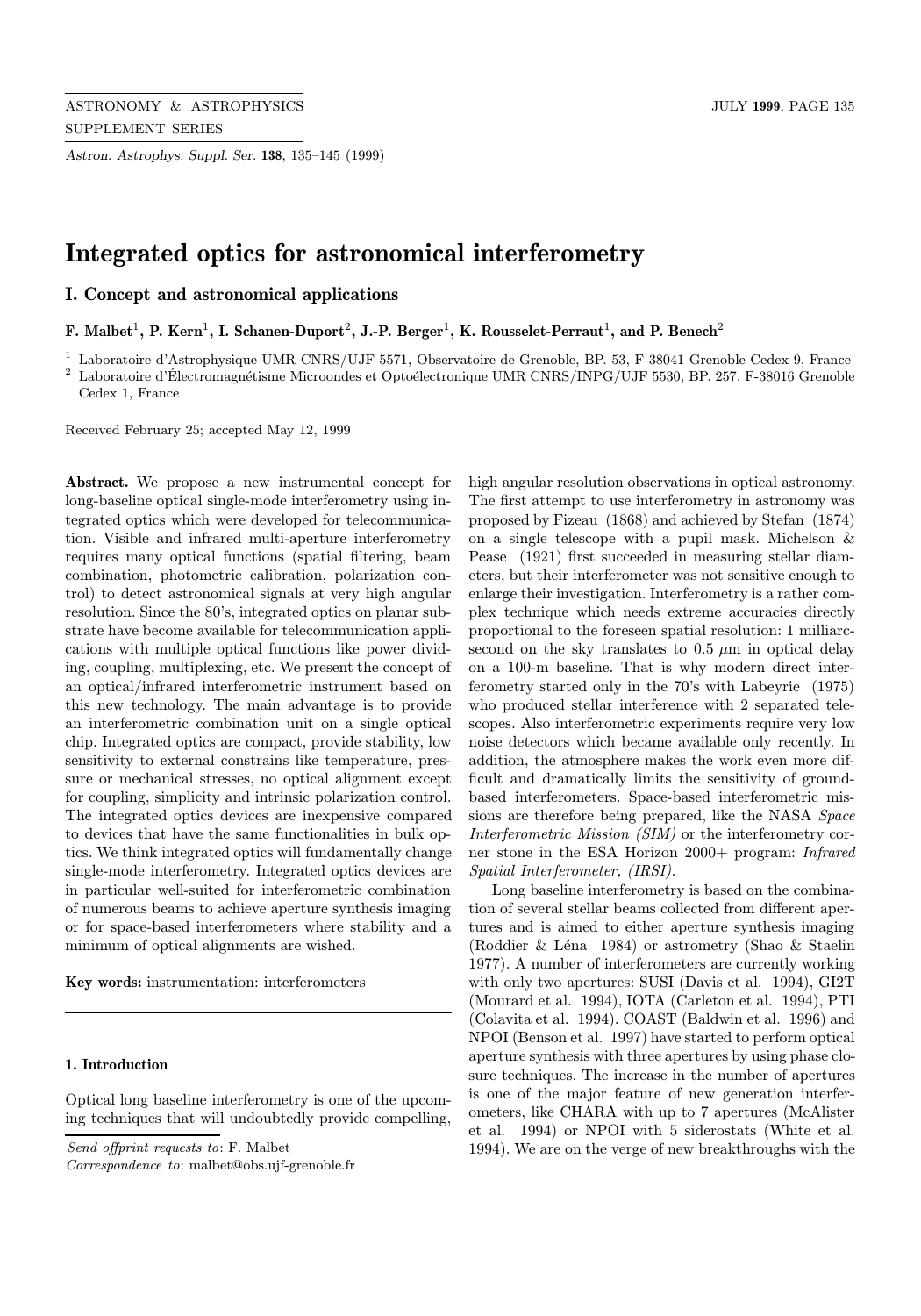construction of giant interferometers like the VLTI (Very Large Telescope Interferometer) by the European community which will use four 8-m unit telescopes and three 1.8-m auxiliary telescopes (Mariotti 1998), or the Keck Interferometer (Colavita et al. 1998) which will have two 10-m telescopes and four 1.5-m outriggers. They will both achieve high sensitivity thanks to their large apertures and allow the combination of more than three input beams.

We propose in this article a new technology for beam combination that is inherited from the telecom field and micro-sensor applications. This technology will answer many issues related to astronomical interferometry. The technology is called integrated optics on planar substrate, or, in short, integrated optics. The principle is similar to that of fiber optics since the light propagates in optical waveguides, except that the latter propagates inside a planar substrate. In many aspects, integrated optics can be considered like the analog of integrated circuits in electronics.

We describe in Sect. 2 the optical functions required by an interferometer. We present in Sect. 3 the principle of integrated optics, the technology and the available optical functions. Section 4 presents the concept for an interferometric instrument made in integrated optics, and touches upon future possibilities. Section 5 discusses the different technical and scientific issues of this new way of doing interferometry. Results with a first component coming from micro-sensor application will be presented in Paper II (Berger et al. 1999). They demonstrate the validity and feasability of the integrated optics technology for astronomical interferometry.

#### 2. Description of a single-mode interferometer

To understand where and how integrated optics can play a role in astronomical interferometry, we review the different optical functions present within an interferometer (see Fig. 1). This comes after a summary of stellar interferometry principles. All interferometers but GI2T being single-mode beam combiners (the field is limited to the diffraction pattern of each aperture), we limit our study to the single-mode field, the most appropriate mode for integrated optics.

A two-telescope stellar interferometer provides the measure of interference fringes between two beams at the spatial frequency  $B/\lambda$ , where  $\lambda$  is the wavelength, and B the projection of the baseline vector  $\boldsymbol{B}$  defined by the two telescopes along s the unit vector pointing to the source. The complex visibility of these fringes is proportional to the Fourier transform of the object intensity distribution (Van-Cittert Zernike theorem). Hereafter we call visibility V the modulus of the degree of coherence at the spatial frequency  $B/\lambda$  normalized to the value at the zero frequency,

$$
V = \frac{|\tilde{I}(B/\lambda)|}{|\tilde{I}(0)|},\tag{1}
$$

and *phase*  $\phi$  its argument. The phase is related to the position of the photo-centroid of the source  $s$  by the relation:

$$
\phi = 2\pi \frac{\mathbf{B} \cdot \mathbf{s}}{\lambda}.\tag{2}
$$

For ground-based interferometers, the source phase is corrupted by atmospheric turbulence. This prevents an absolute measurement of the source phase. However it is possible to measure the difference in source phase between two wavelengths<sup>1</sup>.

## 2.1. Light collecting

The stellar light is collected by each individual aperture. These apertures can be either siderostats (e.g. Mark III, PTI, IOTA) or telescopes (e.g. GI2T, VLTI, Keck Interferometer). The coverage of the spatial frequencies is usually done by carefully locating the apertures in order to take advantage of the earth rotation which induces a variation of the length and orientation of the projected baselines (super-synthesis effect). If the structure of the object does not depend on wavelength, then observing at different wavelengths is equivalent to observing at different spatial frequencies. When the apertures are movable (GI2T, IOTA, SUSI), the interferometer can cover many different baselines with different geometrical configurations.

## 2.2. Beam transportation

The beams coming out from each telescope must be directed toward the beam combination table. Two different techniques can achieve this transportation:

– Bulk optics

Flat mirrors are usually used to carry the light from the single apertures toward the central beam combiner. Their main advantages are high throughput and low wavelength dependency. However they are sensitive to thermal and mechanical disturbance and they require many degrees of freedom to align the beams.

Two different philosophies have been developed for transportation. 1) The Coudé trains are symmetrical to prevent differential polarization rotations and phase shifts. It leads to a large number of mirrors and thus a low throughput especially in the visible. One still get residual polarization effects essentially due to optical coatings differences which are not negligible. 2) The number of optics is reduced to a minimum and the large resulting polarization effects are calibrated and corrected inside the interferometer (Sect. 2.4).

<sup>1</sup> Phase-closure and phase-reference techniques also provide ways of retrieving this phase.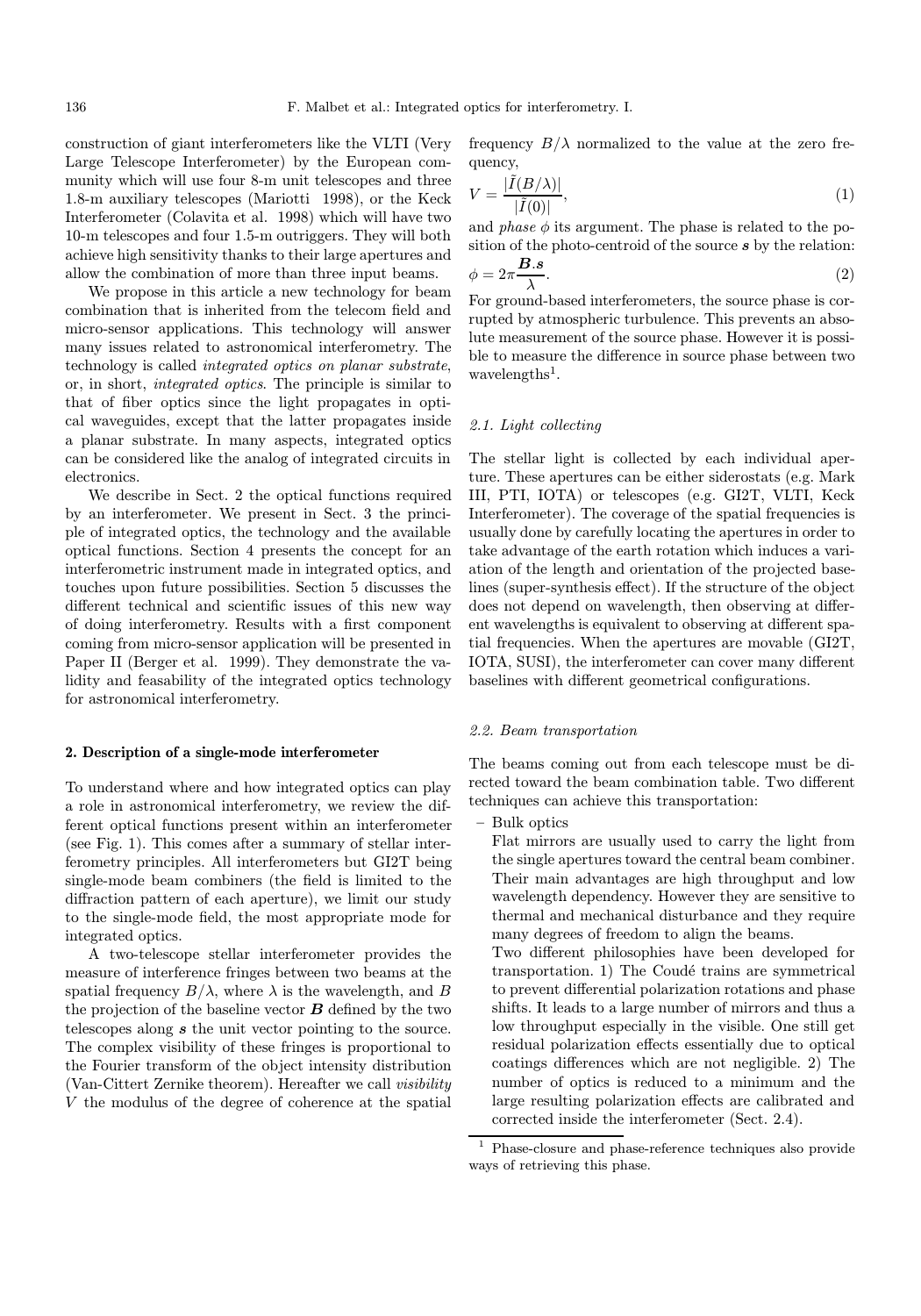





Fig. 1. Functional diagram of a single-mode interferometer. The dark underlying box merges the interferometric functions that can be integrated on a single optical chip. The numbers at the right bottom refer to the corresponding paragraph numbers

– Fiber optics

Froehly (1981) and Connes et al. (1984) were the first to propose fiber optics to connect different apertures. Major efforts have been achieved in this field by Shaklan & Roddier (1987); Shaklan (1990); Reynaud et al. (1994); Reynaud & Lagorceix (1996) with silica fibers and in the 2.2  $\mu$ m range by Coudé du Foresto  $&$  Ridgway (1991); Coudé du Foresto et al. (1996) with fluoride fibers.

The optical fiber throughput is very high: 100-m silica fiber has a throughput of 99.6% at  $\lambda = 1.6 \mu m$  $(0.15 \text{ dB/km})$ . In addition, fibers offer some flexibility since the only degrees of freedom are located at the entrance and output of the fiber. That is one reason why Turner & Brummelaar (1997) have proposed optical fibers to combine the visible beams of CHARA. Using fibers can be significantly less expensive than bulk optics.

The several drawbacks of using optical fibers are: chromatic dispersion if the optical path through the different fibers is not matched; mechanical and thermal sensitivity (optical fibers are also used as microsensors); and birefringence of the material. However Reynaud & Lagorceix (1996) have shown that one can overcome most of these difficulties by controlling actively the fiber length, carefully polishing the fiber ends and by using polarization maintaining fibers.

## 2.3. Optical path delay (OPD)

The optical path from the beam combiner upward to the stellar source are not identical for each beam. The interferometer must equalize the pathlength at the micron-level accuracy. Furthermore the path lengths change with time and the interferometer must take into account the sidereal motion. This optical function is performed with delay lines.

The classical solution consists in a retro-reflector based on a moving chart (Colavita et al. 1991). The retroreflector can be either a cat's eye or a corner cube. Reynaud & Delaire (1994); Zhao et al. (1995) have proposed to stretch optical fibers to delay the optical path. Laboratory experiments showed that this type of delay lines can achieve more than 2 m continuous delay with 100 m silica fibers (Simohamed & Reynaud 1996), and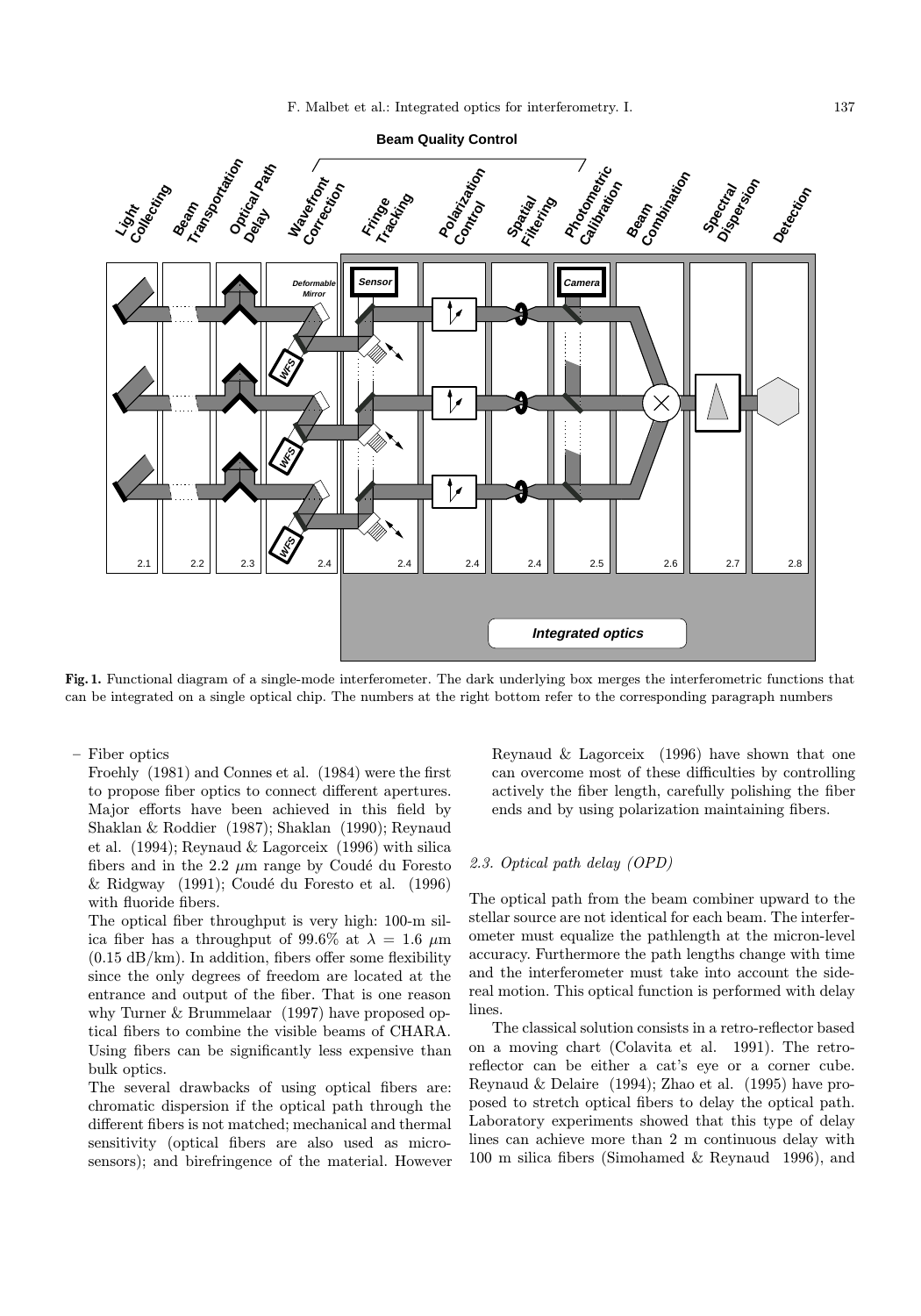about 0.4 mm continuous delay with 3.4 m fluoride fibers (Zhao et al. 1995). However in the latter case, the maximum optical path delay is somewhat limited since the fiber length is restricted to the maximal accepted stretch: Zhao et al. (1995); Mariotti et al. (1996) proposed multi-stage delay lines which perform short continuous delays by fiber stretching and long delays by switching between fiber arms of different lengths. However the differential dispersion in fibers of different length still remains a limiting factor of this technology.

Optical path modulation using silica fibers has been implemented in the ESO prototype fringe sensor unit (Rabbia et al. 1996).

#### 2.4. Beam quality control

The control of the beam quality is essential to maintain the intrinsic contrast of the interferometer.

– Wavefront correction

The stellar light goes through the atmosphere where the wavefront is disturbed. Depending on the wavelength and the size of the turbulent cell  $(r_0)$  compared to the aperture size, the incoming wavefront is corrugated and the stellar spot divided in several speckles with phase differences in the focal plane. Single-mode interferometers select only one speckle and therefore the atmospheric turbulence leads to signal losses proportional to the Strehl ratio. Using adaptive optics to correct at least partially the incoming wavefront increases the total throughput of an interferometer. The minimum wavefront correction is the tip-tilt correction used on many interferometers (IOTA, SUSI, PTI, ...)

– Fringe tracking

Due to the same atmospheric perturbations but at the baseline scale, the optical path between two apertures will rapidly vary. When requiring a high sensitivity like for spectral analysis, one needs to increase the acquisition time. The interferometric signal must be analyzed faster than the turbulence time scale to prevent visibility losses due to fringe blurring. The fringe tracker analyzes the fringe position and actively control a small delay line to compensate the atmospheric delay. The fringes are stabilized.

– Polarization

Instrumental polarization can dramatically degrade the fringe visibility. The main effects are differential rotations and phase shifts between the polarization directions (Rousselet-Perraut et al. 1996). Even if special care is taken in designing the optical path to have the most symetrical path for each beam, in practice the incident angles are not exactly the same and the mirrors do not have the same coatings.

Differential rotations can be compensated by rotator devices (Rousselet-Perraut et al. 1998) whereas differential phase shifts can be corrected by Babinet



**Co-axial beam combiner Multi-axial beam combiner**

Fig. 2. The different types of beam combination in classical optics with the profile of the output intensity

compensators (Reynaud 1993) or Lefèvre fiber loops  $($ Lefèvre 1980 $).$ 

– Spatial filtering

The incoming wavefronts propagate through a spatial filter, a geometrical device which selects only one coherent core of the beams. It can be achieved either by a micrometer-sized hole or by an optical waveguide like a fiber (Shaklan & Roddier 1988). This principle has been applied successfully to the FLUOR interferometric instrument (Coudé du Foresto 1996). The beams including atmospheric turbulence effects are then characterized by only two quantities, the amplitude and the phase of the outcoming electric field<sup>2</sup>. Combined with photometric calibration, this process leads to accurate visibilities (see Sect. 2.5).

## 2.5. Photometric calibration

The interference signal which is measured in stellar interferometry is directly proportional to each incoming beam intensity. These intensities fluctuates because of the atmospheric turbulence. The estimation of the fringe contrast is improved when these intensities are monitored as suggested by Connes et al. (1984) and validated by Coudé du Foresto (1996). Photometric calibration combined with spatial filtering leads to visibility accuracies better than  $0.3\%$  (Coudé du Foresto et al. 1996).

## 2.6. Beam combination

Mariotti et al. (1992) have classified the different types of beam combinations. In the single-mode case, there are two types of beam combination:

– co-axial combination, when the beams seems to propagate from the same direction as in the Michelson laboratory experiment (left part of Fig. 2);

 $^{\rm 2}$  In fact, this statement is correct only for long enough fibers  $(>1000\lambda)$  like a few centimeters) or small hole (a few tenths of the diffraction-limited pattern).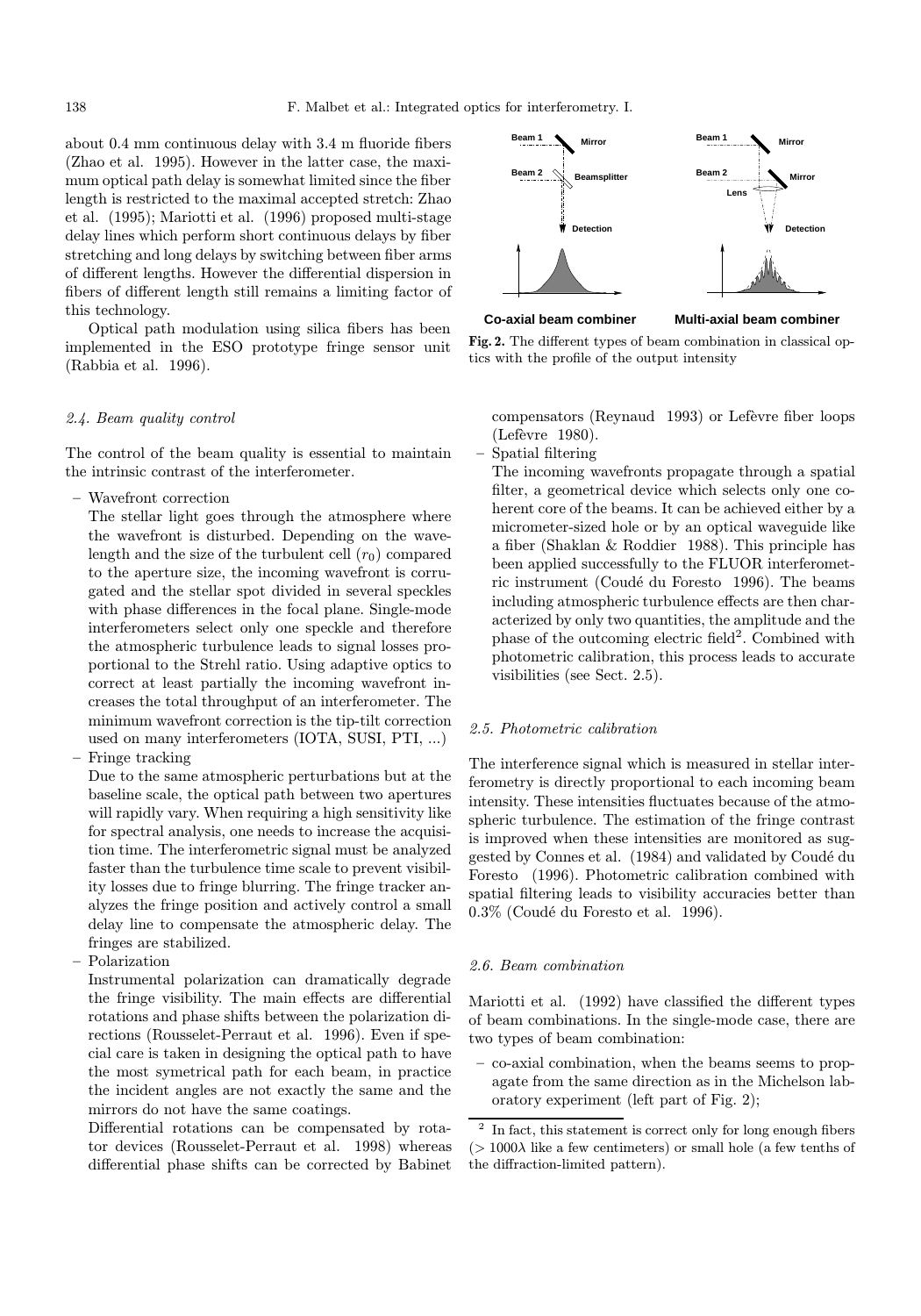– multi-axial combination, when the beams seems to propagate from different directions in the Young's double slit experiment (right part of Fig. 2).

In bulk optics, the co-axial combination is performed with a beam splitter whereas the multi-axial combination is done by focusing the different beams on the same spot. In the case of multi-axial combination, the differential tilt between the beams produces fringes on the point spread function. The co-axial combination can be regarded as a particular case of the multi-axial mode where all the beams are superposed without tilts: the fringes disappears and the amplitude of the resulting spot depends on the phase difference between the two beams.

The fringe encoding is achieved, in the co-axial case, by modulating the optical path difference between the two beams which results in an intensity modulation, or, in the multi-axial case, by sampling the spatial fringes with a detector matrix<sup>3</sup>. Usually if the fringes are coded in one direction, the other direction is compressed to reduce the number of pixels.

# 2.7. Spectral information

This function is not always implemented in existing instruments, although it is useful for two objectives: to estimate the physical parameters of the source (temperature, kinematics, ...), and, to determine the position of the central fringe at zero OPD. The distance between the fringes being directly proportional to the wavelength, one can derotate the fringe phase like in Mark III and PTI (Shao et al. 1988) or to measure the group-delay like in GI2T (Koechlin et al. 1996).

The spectral information can be obtained by dispersing the fringes with a dispersive element (GI2T, PTI). Mariotti & Ridgway (1988) also suggested to apply the concept of Fourier transform spectrography to interferometry by performing double Fourier transform interferometry.

#### 2.8. Detection

In the visible, the detectors are either CCDs or photoncounting cameras. In the infrared, for long mono-pixel InSb detectors have been used, but with the availability of array detectors with low read-out noise, interferometers started to use detector matrices.

## 3. Integrated optics on planar substrate

The concept of integrated optics was born in the 70's with the development of optical communications by guided



Fig. 3. Principle of optical guidance (see text for details)

waves. A major problem of transmission by optical fibers was the signal attenuations due to propagation and the need for repeaters to reformat and amplify the optical signals after long distances. The solution offered by classical optics was unsatisfactory and Miller (1969) suggested an integrated, all-optical component on a single chip, with optical waveguides to connect them.

## 3.1. Principle of guided optics

For sake of simplicity, we first consider the wave propagation of a collimated incident beam into a planar waveguide. This particular structure is formed of three step-index infinite planar layers (see Fig. 3). Light can be observed at the structure output provided that total reflection occurs at each interface and constructive interferences occur between two successive reflected wavefronts (A and C in the figure). The first condition implies that a high-index layer is sandwiched between two low-index layers and gives the range of acceptable incident angle. The second condition translates into a phase difference between the wavefronts A and C multiple of  $2\pi$ . Therefore the range of acceptable incident angles is no longer continuous but discrete. A single-mode waveguide is a guide which can propagate only the direction parallel to the waveguide. The core layer thickness ranges between  $\lambda/2$ and  $10\lambda$  depending on the index difference. Multimode guide propagates beams coming from different directions.

In practice, one needs the full electromagnetic field theory to compute the beam propagation inside the waveguide. The continuity relations of the electromagnetic fields at each interface lead to the equations of propagation of guided modes (Jeunhomme 1990). Depending on the wavelength and the guide thickness  $(l \text{ in the Fig. 3})$ , these equations have either no solution (structure under the cutoff frequency), either only one solution (single-mode structure) or several ones (multi-mode structure). The number of solutions also depends on the difference of refractive index between the various layers of the structure. The larger the index difference are, the better the modes are confined. These equations also allow to estimate the energy distribution profile which can be approximated, to first order, by a Gaussian function. The major part of the energy lies in the channel, but evanescent waves can interact with evanescent waves coming from other close waveguides (see the directional coupler in Sect. 3.3).

If OPD modulation is used with the multi-axial combination, then the fringes appears to move underneath the fringe envelope.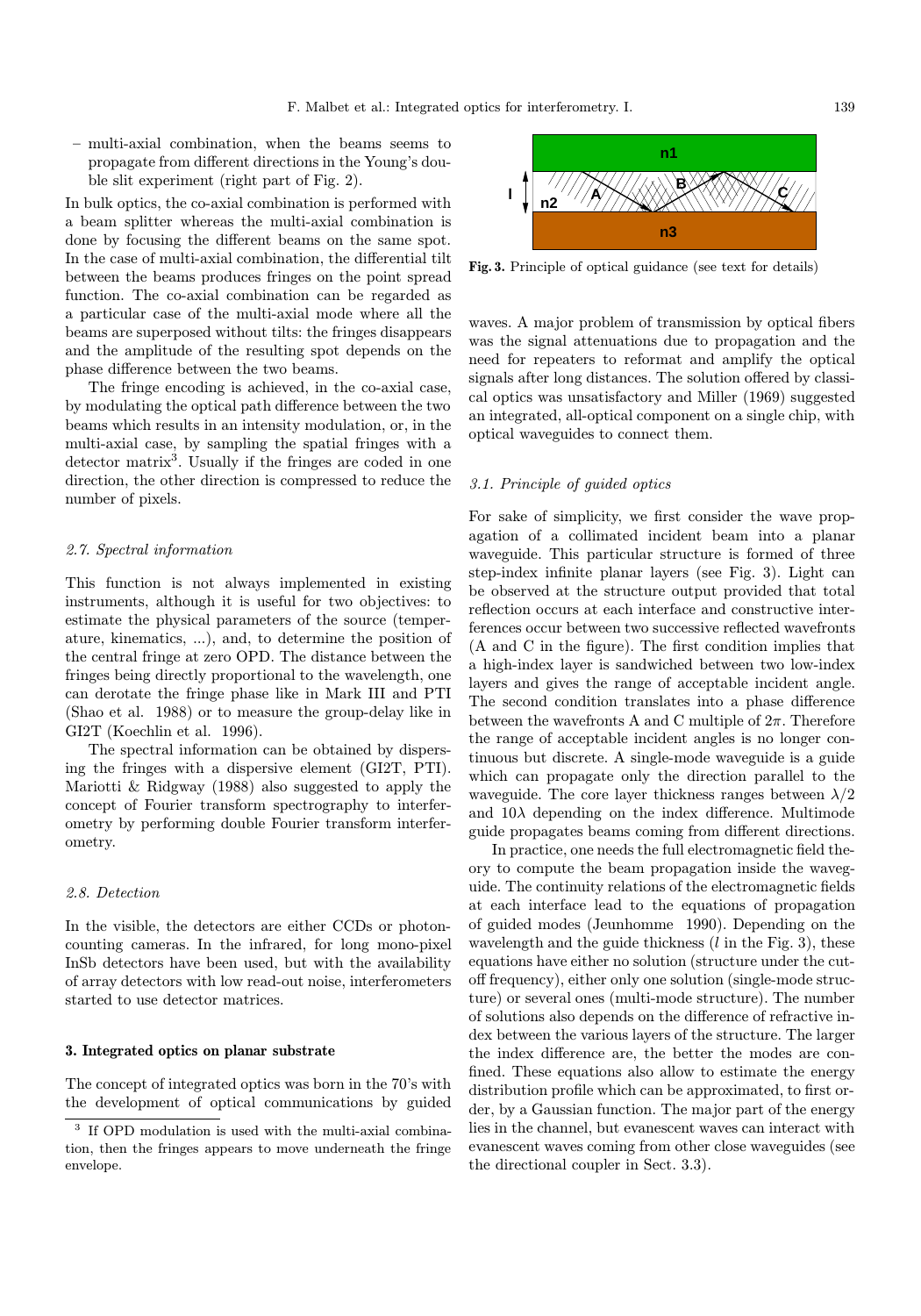140 F. Malbet et al.: Integrated optics for interferometry. I.



Fig. 4. Waveguide manufacture by ion exchange technique (Schanen-Duport et al. 1996)

Table 1. Ions characteristics in ion exchange technology

| <b>Ions</b>       | $\Delta n$ | Comments              |
|-------------------|------------|-----------------------|
| $Li^+$            | 0.02       | High tensile stresses |
| $K^+$             | 0.009      | Compressive stresses  |
| $Rb$ <sup>+</sup> | 0.01       | High price            |
| $Cs^+$            | 0.04       | Slow diffusion        |
| $T1^+$            | 0.10       | Attention for safety  |
| $Ae^+$            | 0.10       | Low thermal stability |

In interferometry, multi-mode guided structures cannot be used since there exist optical path differences between the various modes. In the following, only single-mode waveguides are considered.

## 3.2. Current technologies

#### 3.2.1. Ion exchange

A first method to build integrated guides on planar substrate is based on glass ion exchange (Ramaswamy & Srivastava 1988; Ross 1989): the Na<sup>+</sup> ions of a glass substrate are exchanged by diffusion process with ions  $(K^+$ ,  $T^+$  or  $Ag^+$ ) of molten salts. The local modification of the glass chemical composition increases the refractive index at the glass surface. A three-layer structure (air/ions/glass) is created and the light is vertically confined. By standard photo-masking techniques (see Fig. 4), the ion exchange can be limited to a compact area and create a channel waveguide. Since ion exchange only occurs at the surface of the glass, the last step of the process consists in embedding the guide, either by forcing the ions to migrate with an electric field or by depositing a silica layer on the waveguide. We obtain a component which guides the light like an optical fiber, the ion exchange area being the core and the glass substrate<sup>4</sup> being the cladding. According to the ions of the molten salt, the refractive index difference can vary between 0.009 and 0.1 (see Table 1). This technology provides various components for telecom and metrology applications.



Fig. 5. Waveguide manufacture by etching technique (Mottier 1996)

## 3.2.2. Etching technologies

Another method consists of etching layers of silicon of various indices (Mottier 1996). These layers can be either phosphorus-doped silica or silicon-nitride. Both technologies can create channels by etching layers of material, where light is confined like in an optical fiber (see Fig. 5). The channel geometry is defined by standard photo-masking techniques. According to the fabrication process,  $\Delta n$  can be either high (0.5) for very small sensors, or very low (between 0.003 and 0.015) for a high coupling efficiency with optical fibers. These technologies usually provide components for various industrial applications (gyroscopes, Fabry-Pérot cavities or interferometric displacement sensors).

#### 3.2.3. Polymers

Single mode waveguides made by direct UV light inscription onto polymers are in progress. Such a technology is still in development and the components present usually high propagation losses (Strohhöfer et al. 1998).

## 3.3. Available functions with integrated optics

The first two technologies provide many standard functions for wavelengths ranging between 0.5  $\mu$ m and 1.5  $\mu$ m (standard telecom bands). Several examples are presented (see Fig.  $6$ ):

- 1. The straight waveguide is the simplest component.
- 2. The curved waveguide allows some flexibility to reduce the size of integrated optics components. Its characteristics depend on the radius of curvature.
- 3. The direct Y-junction acts as an achromatic 50/50 power divider.
- 4. The reverse Y-junction is an elementary beam combiner similar to a beam-splitter whose only one output is accessible<sup>5</sup>.

<sup>5</sup> The flux is lost if the incident beams are in phase opposition.

<sup>4</sup> With or without the added silica layer.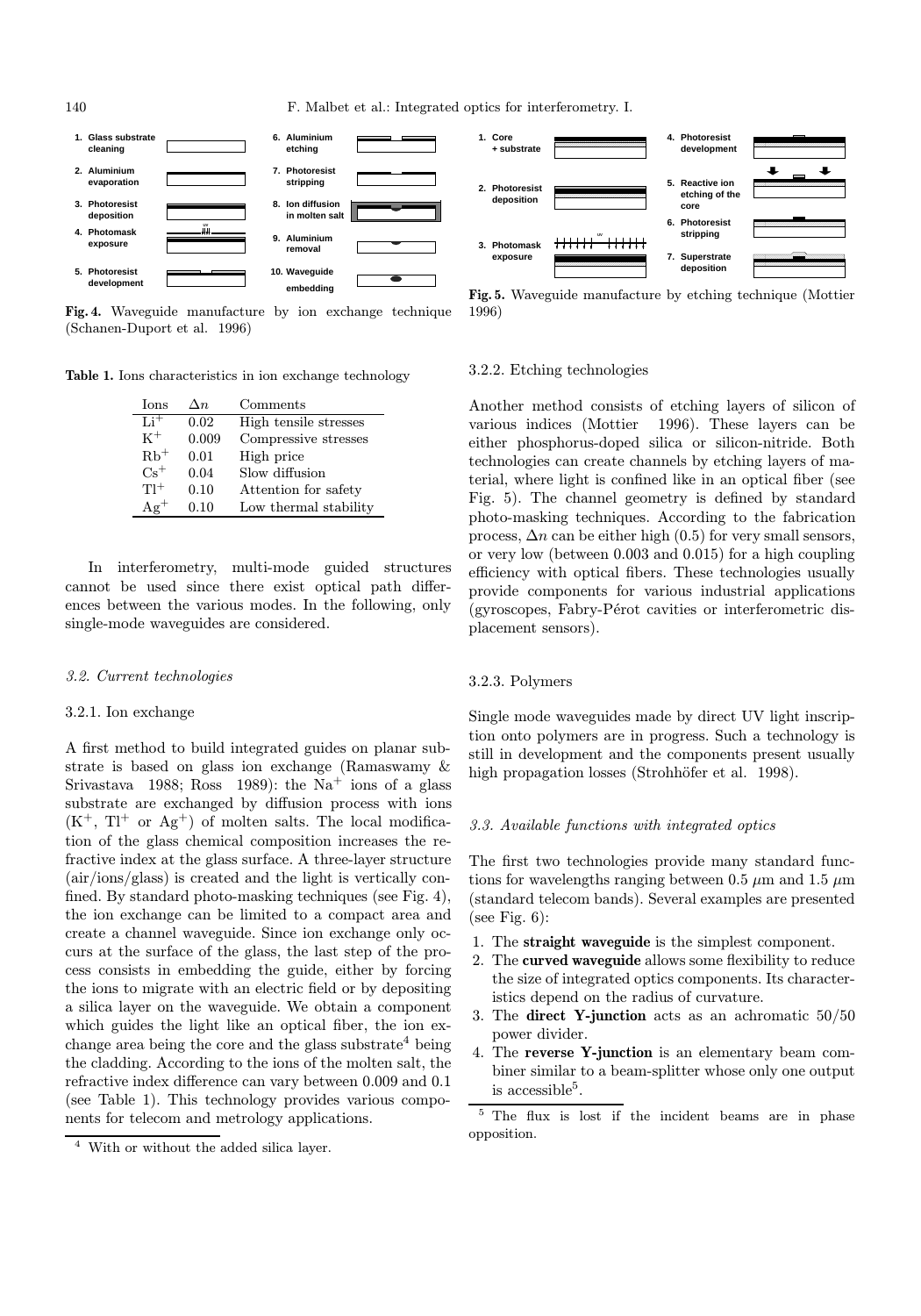

**tapered waveguide**

Fig. 6. Available elementary integrated optics functions

- 5. The mirror is an Y-junction coupled with curved waveguides creating a loop. A straight transition between the Y-junction and the loop ensures a symmetrical distribution. The modes propagating through the loop in opposite directions interfere and then light goes back in the input straight waveguide.
- 6. The directional coupler consists in two close waveguides. According to their proximity and the length of the interaction area, modes can be transfered between them and a power divider can be realized. The power ratio obviously depends on the distance between the two guides, the length of the interaction area and the wavelength.
- 7. The characteristics of the X-crossing depend on the intersection angle. For high angles (e.g. larger than 10 degrees), the two waveguides do not interact: the crosstalk is negligible. For smaller angles, a part of power is exchanged between the two arms of the components.
- 8. The taper is a smooth transition section between a single-mode straight waveguide and a multi-mode one. It allows light to propagate in the fundamental mode of the multimode output waveguide. The output beam is thus collimated.

## 4. A coin-size complete interferometer

Many functions required by interferometry (see Fig. 1) can be implemented on a single integrated optics component made from a tiny glass plate. Based on the listed available functions, one can design a beam combiner for a multitelescope interferometer.

## 4.1. Beam combination

Figure 7 displays various types of integrated optics beam combiners for two telescopes. They can easily be upgraded to the combination of a larger number of beams. We have classified these beam combiners with the same terminology as in Sect. 2.6.

A co-axial beam combiner is made of waveguide junctions. Reverse Y-junctions allow to collect only the constructive part of the interferometric signal while X-crossing junctions with small angles get the whole interferometric signal provided that asymmetric waveguides are used for the two arms. Note that directional couplers can also be used despite the narrow bandpass.

A multi-axial beam combiner is formed by individual single mode waveguides assembled by a taper that feed a planar waveguide. The light propagates freely in the horizontal direction and the beams interfere at the output of the device whereas light remains confined in the vertical direction. The fringes can be sampled on a detector.

The multiplexer has no analogs in classical optics<sup>6</sup>. The light from a given input beam is mixed with the light from other input beams thanks to directional couplers. The output beams are a linear combination of the input beams whose ratios highly depend on the wavelength.

# 4.2. Optical Path Difference modulators

Small excursions are possible with integrated optics technologies. The phase can be modulated up to 100  $\mu$ m with on-the-chip electro-optics, thermo-optics or magnetooptics actuators (Alferness 1982). Such excursions are long enough to modulate the optical path difference around the zero-OPD location to scan the fringes.

# 4.3. Wavelength selection

Thin-film technology can be used to deposit any spectral filter at the output of waveguides (Richier 1996). A particular application of the thin-film coatings is the dichroic filters. Such components are usually integrated in telecom

<sup>6</sup> Except if we pile up several coaxial beam combiners.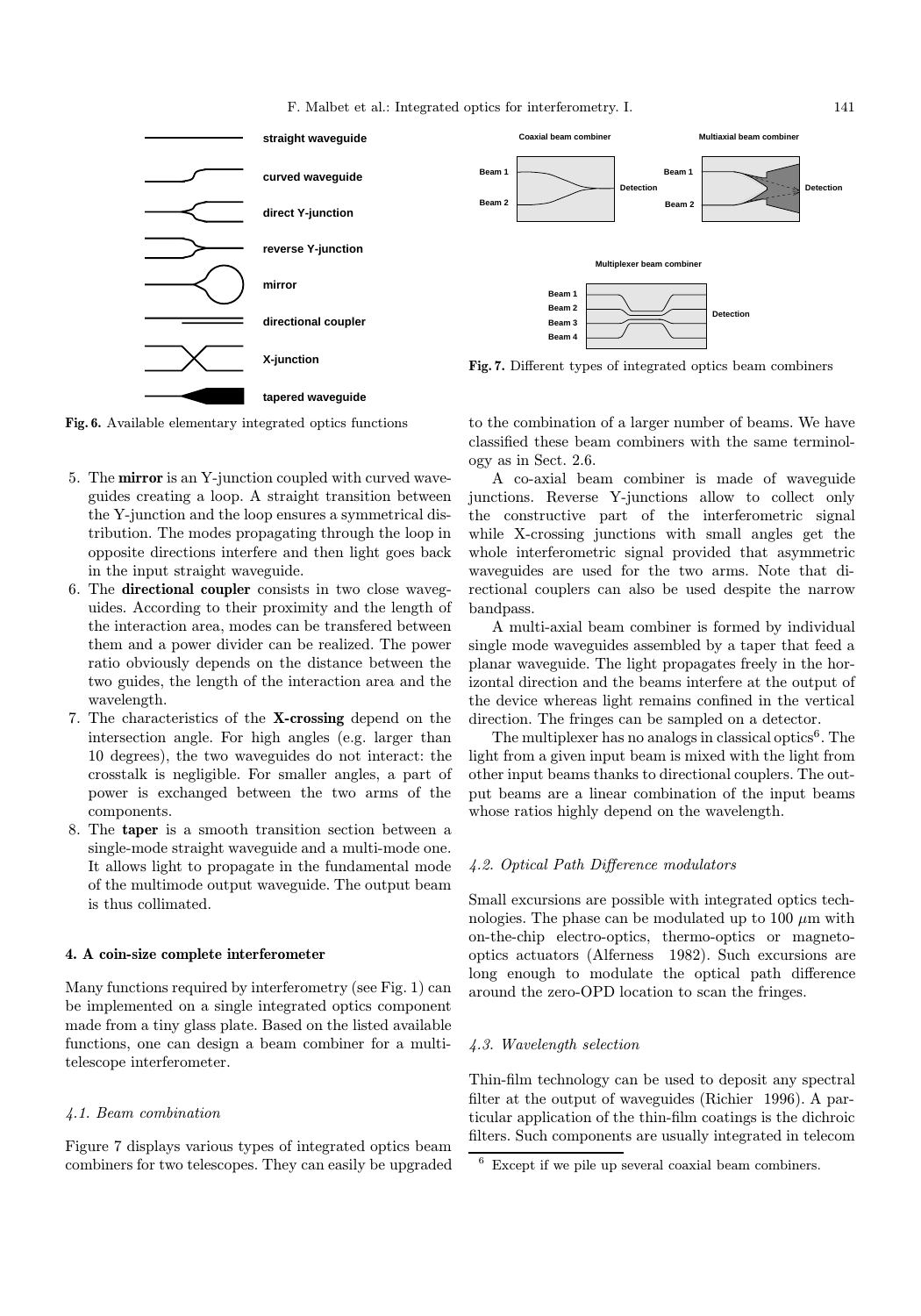devices and are attractive for astronomical interferometry in order to perform various calibrations or controls.

## 4.4. Photometric calibration

Thanks to direct Y-junctions or direction couplers light can be partially extracted to achieve real-time photometric derivations.

## 4.5. Polarization control

The control of waveguide shapes permit to build polarizing components such as linear polarizers, polarization rotators or phase shifter (Lang 1997), which can be used to compensate residual instrumental polarization. In the future, integrated optics components could eventually be coupled with crystals (such as Lithium Niobate) which induces polarization thanks to Kerr or Pockels effects.

#### 4.6. Detection

The size of waveguides (1 to 10  $\mu$ m) is similar to the size of pixels in infrared arrays. Therefore, direct matching of the planar optics component with an infrared detector would lead to a completely integrated instrument with no relay optics between the beam combiner and the detector. Furthermore recent developments of Supraconducting Tunnel Junctions (STJ, Feautrier et al. 1998) show that one may build pixel size detectors with photon counting capabilities over a large spectral range (from ultra-violet to near-infrared) with a very high quantum efficiency. Given its natural spectral resolution  $(R = 50)$ a STJ combined with an integrated interferometer allows multichannel interferogram detection as well as fringe tracking capabilities. Since STJ are manufactured with the same etching technology as some integrated optics component, one foresees a complete integrated interferometer including one of the most sensitive detector.

In the future, detection techniques using parametric conversion (Reynaud & Lagorceix 1996) could be implemented with optical waveguides.

# 4.7. Switches

Optical integrated switches (Ollier & Mottier 1996) already exists and can be coupled with an integrated interferometer to ensure the delay line function.

## 5. Discussion

Integrated optics is extremely attractive in astronomical interferometry for combining two or more beams and for various functions (Kern et al. 1996). In this section we discuss some intrinsic properties of integrated optics components. This analysis leads us to list some specific advantages and applications for this approach.

# 5.1. Optical losses

We have to distinguish several optical losses:

1. Fresnel losses.

At the air/waveguide or air/coupling fiber interfaces, Fresnel losses occur. They equal about 4% but can be reduced by anti-reflection coatings deposited at the inputs and the outputs of the waveguides.

2. Coupling losses.

The light injection in the waveguide can be either direct or, more usually, via an optical fiber. According to the chosen solution, coupling losses exist at the air/waveguide interface or air/coupling fiber and at the fiber/waveguide interface. For an efficient coupling, the incident energy has to match as much as possible with the propagating mode (numerical apertures, fiber core and waveguide sizes, waveguide profile shape).

All these conditions cannot be easily satisfied. In etching technology, the process provides channels with non spherical sections, leading to coupling losses of about 0.33 dB or 7% excluding Fresnel losses). With ion exchange technology, the coupling efficiency clearly depends on the diffusion process and more specifically on the channel depth. The losses are of the order of 2−3% if the waveguide is embedded inside the substrate.

3. Propagation losses.

Standard glasses provide low propagation losses for wavelengths less than 2.5  $\mu$ m. With ion exchange technology, the propagation losses depend upon the diffused ions. For the more used ions  $(K^+$ ,  $Tl^+$  or  $Ag<sup>+</sup>$ ) these losses remain less than 0.2 dB/cm (a 1 cm-long component has a throughput of 94.5%). Silicon etching technology exhibits propagation losses of 5 dB/m. Therefore integrated optics cannot be used to realize lengthy components aimed at transportation.

4. Losses intrinsic to the integrated optics structure.

Depending on the integrated optics design, light can be partially lost because of uncontrolled radiated modes like in the calssical reverse Y-junction. When used with two incident beams in opposite phases, the flux is radiated inside the substrate. This point is critical in astronomical interferometry where we wish to maximize the optical throughput. For this specific application, optimization and simulation of various components are in progress (Schanen-Duport et al. 1998).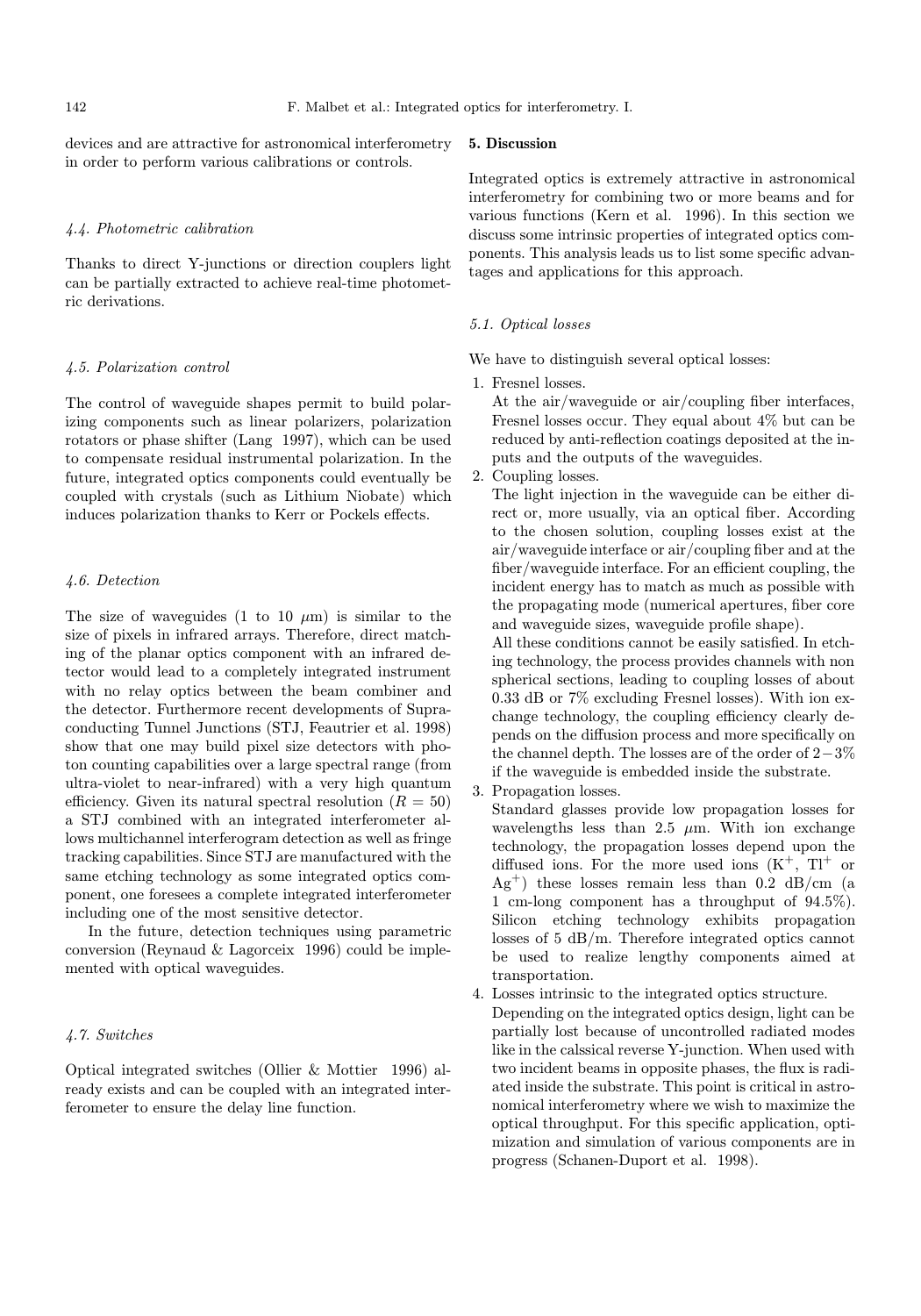#### 5.2. Spectral behavior

## 5.2.1. Available spectral ranges

The off-the-shelves components are generally designed for telecom spectral bands  $(0.8 \mu m, 1.3 \mu m, and 1.5 \mu m)$ . They can directly be used to manufacture astronomical components for the  $I, J$  and  $H$  bands of the atmosphere. Standard glasses have an optical throughput higher than 90% in the visible and the near-infrared domain (up to 2.5  $\mu$ m, see Schanen-Duport et al. 1996). Ion exchange technology provide integrated components for the K atmospheric bands (2.2  $\mu$ m). For higher wavelengths (5  $\mu$ m or 10  $\mu$ m), different technologies are under study.

Optical waveguides remain single-mode over a given spectral range (an octave in wavelength). This range is wide enough to cover a single atmospheric band but not for several bands. However the compactness of integrated optics components allow to use one optimized component for each band without increasing the overall size of the instrument.

Y-junctions provides achromatic power division and beam combination which make them attractive despite the loss of 50% of the information in the latter function. The other functions should be studied and optimized in order to limit the chromatic dependence over the spectral range. Finally we recommend to calibrate the device with spectral gain tables like in standard astronomical imaging in order to suppress any device-dependent effects.

# 5.2.2. Chromatic dispersion

Like fiber optics, integrated optics components have intrinsic chromatic dispersion which could lead to a visibility loss over typical spectral bandwidths of  $0.2-0.4 \mu m$  from the atmospheric bands. However the losses are greatly reduced since:

- the mask has been designed to provide symmetrical interferometric arms with identical lengths, curvature, etc.;
- the optical path difference between two arms is directly proportional to the length of the device. For a typical length of a few centimeters, the optical length difference cannot exceed 100  $\mu$ m essentially due to machining defects (cutting and polishing);
- the process for both technologies (ion exchange and etching) provides a good homogeneity for the index difference inside the waveguides.

Therefore even if we cannot preclude any contrast losses due to chromatic dispersion, we think that this effect will remain small.

However since the integrated optics component is part of an instrument, special care must be taken to avoid other sources of chromatic dispersion. In particular, optical fibers if used to inject stellar light into the device have to be optimized accurately (Reynaud & Lagorceix 1996).

## 5.2.3. Dispersion capabilities

Within the context of spectral interferometric measurements (Sect. 2.7) the waveguide output is equivalent to the input slit of a spectrograph and is able to directly feed a spectrograph grating avoiding the cylindrical optics used to compress the Airy pattern in the direction perpendicular to the fringes (Petrov et al. 1998).

## 5.3. Polarization behaviour

Both integrated optics technologies control the orientation of the neutral axes and thus provide components with intrinsic maintain of polarization properties. Provided that the design is symmetrical, the component does not introduce differential polarization, which is a crucial advantage for astronomical interferometry. Note that the coupling with polarization maintaining optical fibers has to be done with a great accuracy.

## 5.4. Thermal background

Because of their small size, integrated optics components can easily be integrated in a single camera dewar. Therefore no relay optics are needed between the component and the detector, reducing the photon losses. Moreover the waveguide can be cooled and put close to the detector and the dewar can be blind, which reduces the thermal background.

## 6. Conclusion and perspectives

#### 6.1. Decisive advantages

We have shown the great interest of using integrated optics for astronomical interferometry. Figure 8 shows a threeway beam combiner with photometric calibrating channels made with the silicon etching technology (Severi et al. 1999).

We argue that integrated optics technology which is already industrially mature, presents the following main advantages for astronomical interferometry:

- Small size. A complete instrument can be integrated on a chip typically 5 mm  $\times$  20 mm.
- Stability. The instrument is completely stable while embedded in a substrate.
- Low sensitivity to external constraints: temperature, pressure, mechanical constrains.
- Few opto-mechanical mounts and little alignment required. The only concern is coupling light into the waveguides.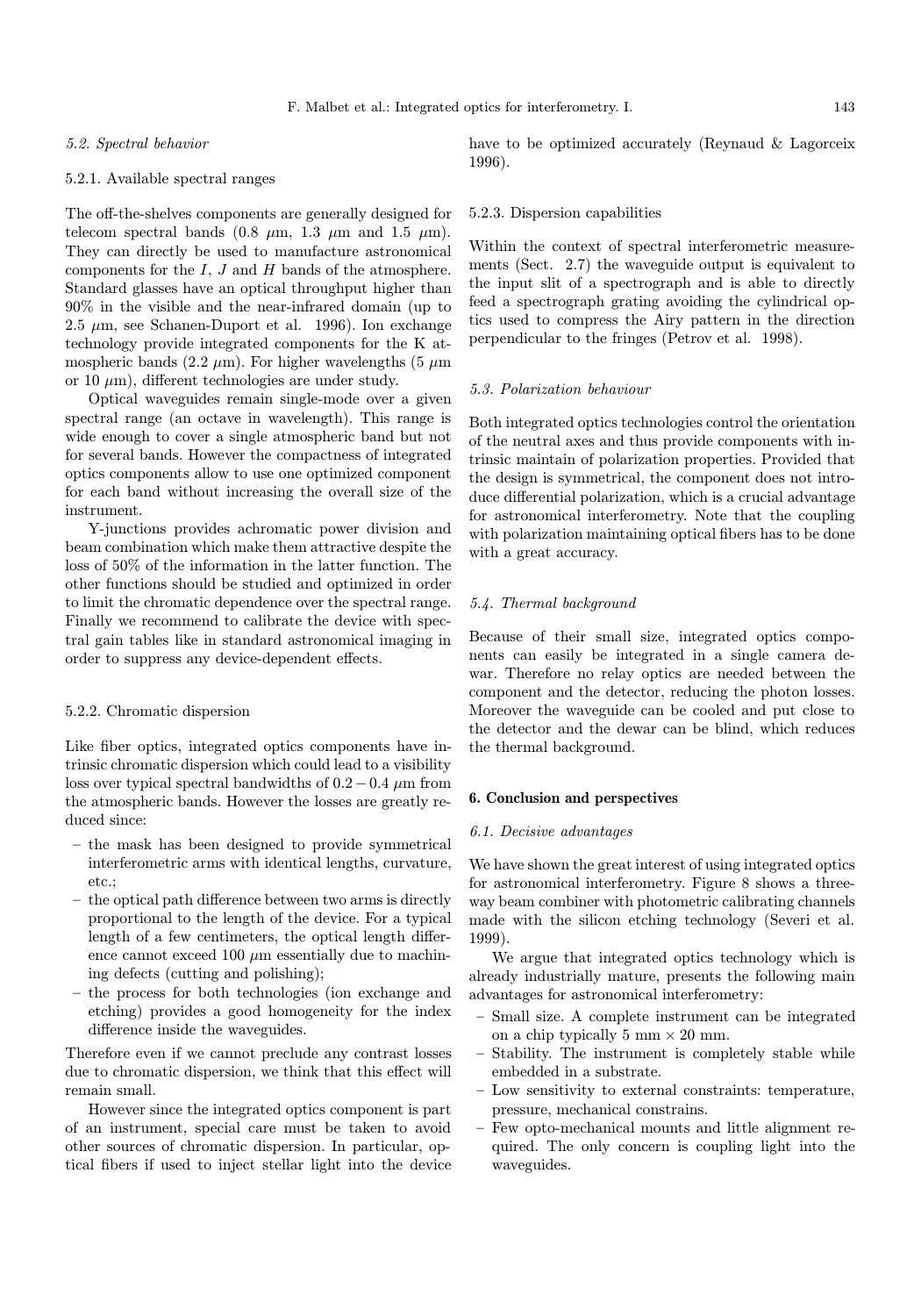

Fig. 8. Photograph of two prototypes of integrated optics components together with a match to give the spatial scale. Left component features a 3-way beam combiner with photometric calibration channels manufactured with the silicon etching technology (Severi et al. 1999). Right component manufactured with the ion exchange technology and connected with two fibers is a 2-way beam combiner with photometric calibration channels

- Simplicity. For a complex instrument, the major efforts are shifted to the design of the mask, not in the construction phase.
- Intrinsic polarization capabilities (Sect. 5.3).
- Low cost. Integrated optics provides very low cost components and instrumentation set-up. Furthermore the price is the same for one or several components since the main cost is in the design and initial realization of the mask.

# 6.2. Application to interferometry

Integrated optics components are not well-suited for wide wavelength coverage, high spectral dispersion and large field of view. Therefore, we do not think that it will completely replace existing techniques in astronomical interferometry. However with the characteristics presented in this article, we think that integrated optics will be attractive for the two following applications:

- Interferometers with a large number of apertures.
- Whatever the complexity of the instrumental concept, only one component in integrated optics allows combination of several beams and ensures the photometric calibrations at low cost and with limited alignments
- Space-based interferometers.
- Integrated optics components with no internal alignments provide reliable beam combiners for spatial interferometry.

These specific advantages lead us to perform laboratory experiments to validate this approach. An interferometric workbench has been built to completely characterize various components realized by both technologies. First fringes with a white source have been obtained (Berger et al. 1999, Paper II) and the integration of an interferometric instrument dedicated to astronomical observations in the  $H$  and  $K$  atmospheric bands is in progress (Berger et al. 1998).

Acknowledgements. The authors are grateful to F. Reynaud (IRCOM - Univ. Limoges), P. Pouteau, P. Mottier and M. Séveri (CEA/LETI - Grenoble) for fruitful discussions, and to E. Le Coarer and P. Feautrier for the idea of combining integrated optics and STJ. We would like to thank K. Wallace for carefully reading the manuscript. The works have partially been funded by PNHRA/INSU, CNRS/Ultimatech and DGA/DRET (Contract 971091).

## References

- Alferness R.C., 1982, IEEE Trans. Microw. Theory Tech. 30, 1121
- Baldwin J.E., et al., 1996, A&A 306, L13
- Benson J.A., et al., 1997, AJ 114, 1221
- Berger J.-P., Rousselet-Perraut K., Kern P., et al., 1998, Integrated Optics components for interferometric beam combination. In: Reasenberg R.D. (ed.) Proc. SPIE 3350, Astron. Interferom., p. 898
- Berger J.-P., Rousselet-Perraut K., Kern P., et al., 1999, A&AS (in press) (Paper II)
- Carleton N.P., et al., 1994, Current status of the IOTA interferometer. In: Breckinridge J.B. (ed.) Proc. SPIE 2200, Amplitude and Intensity Spatial Interferometry II, p. 152
- Colavita M.M., Hines B.E., Shao M. Klose G.J., Gibson B.V., 1991, Prototype high speed optical delay line for stellar interferometry. In: Ealey M.A. (ed.) Proc. SPIE 1542, Active and Adaptive Optical Systems, p. 205
- Colavita M.M., et al., 1994, ASEPS-0 testbed interferometer. In: Breckinridge J.B. (ed.) Proc. SPIE 2220, Amplitude and Intensity Spatial Interferometry II, p. 89
- Colavita M.M., et al., 1998, Keck Interferometer. In: Reasenberg R.D., Unwin S.C. (eds.) Proc. SPIE 3350, Astronomical Telescopes and Instrumentation: Astronomical Interferometry (in press)
- Connes P., Froehly C., Facq P., 1984, A Fiber-Linked Version of Project TRIO. In: Longdon N., Melita O. (eds.) Proc. ESA Colloq., Kilometric Optical Arrays in Space. ESA, Cargèse, p. 49
- Coudé du Foresto V., 1996, Fringe Benefits: the Spatial Filtering Advantages of Single-Mode Fibers. In: Kern P., Malbet F. (eds.) Proc. AstroFib'96, Integrated Optics for Astronomical Interferometry. Bastianelli-Guirimand, Grenoble, p. 27
- Coudé du Foresto V., Ridgway S., 1991, FLUOR: a Stellar Interferometer Using Single-Mode Infrared Fibers. In: Beckers J., Merkle F. (eds.) Proc. ESO conf., Highresolution imaging by interferometry II. ESO, Garching, p. 731